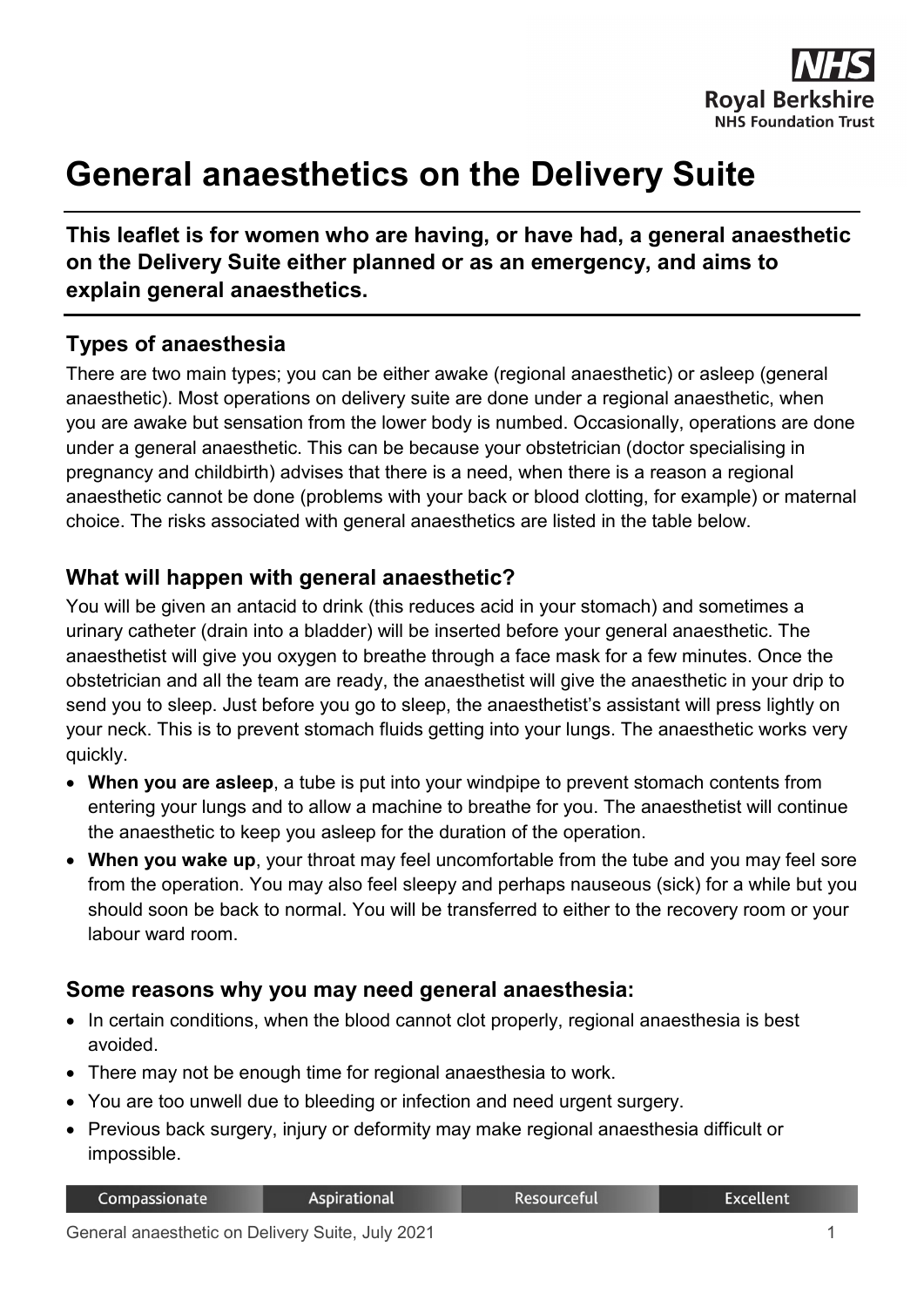- Occasionally, spinal or epidural anaesthesia does not work sufficiently well to proceed with surgery.
- Also on occasions, a general anaesthetic may become necessary during the course of your operation either because the regional anaesthesia is not fully effective or surgical complications have arisen. This is very uncommon.

## **Pain relief after the operation**

There are several ways to give you pain relief after an operation:

- **By mouth:** a midwife can give you tablets such as paracetamol, Diclofenac (Voltarol) or ibuprofen, dihydrocodeine or liquids such as morphine (Oramorph).
- **Injection** into a muscle of morphine or similar painkiller, by a midwife.
- I**njection into a vein via a pump of morphine** (PCA patient controlled analgesia).

| <b>Type of risk</b>                                                 | How often does this<br>happen?      | How common is it?                         |
|---------------------------------------------------------------------|-------------------------------------|-------------------------------------------|
| Chest infection                                                     | 1 in every 5 women                  | Common (most are not severe)              |
| Sore throat                                                         | 1 in every 5 women                  | Common                                    |
| Feeling sick                                                        | 1 in every 10 women                 | Common                                    |
| Airway problems leading to low blood-<br>oxygen levels              | 1 in every 300 women                | Uncommon                                  |
| Fluid from the stomach entering the<br>lungs, and severe pneumonia  | 1 in every 300 women                | Uncommon                                  |
| Corneal abrasion (scratch on the eye)                               | 1 in every 600 women                | Uncommon                                  |
| Damage to teeth                                                     | 1 in every 4,500 women              | Rare                                      |
| Awareness (being awake part of the<br>time during your anaesthetic) | 1 in every 212-256 <sup>(2)</sup>   | Rare                                      |
| Anaphylaxis (a severe allergic reaction)                            | 3.1 in every 100,000<br>women $(3)$ | Very rare                                 |
|                                                                     | Death: less than 1 in               | Very rare (1 or 2 a year in UK)           |
| Death or brain damage                                               | 100,000 women<br>Brain damage:      | Very rare (exact figures do not<br>exist) |

#### **Risks of having a general anaesthetic**